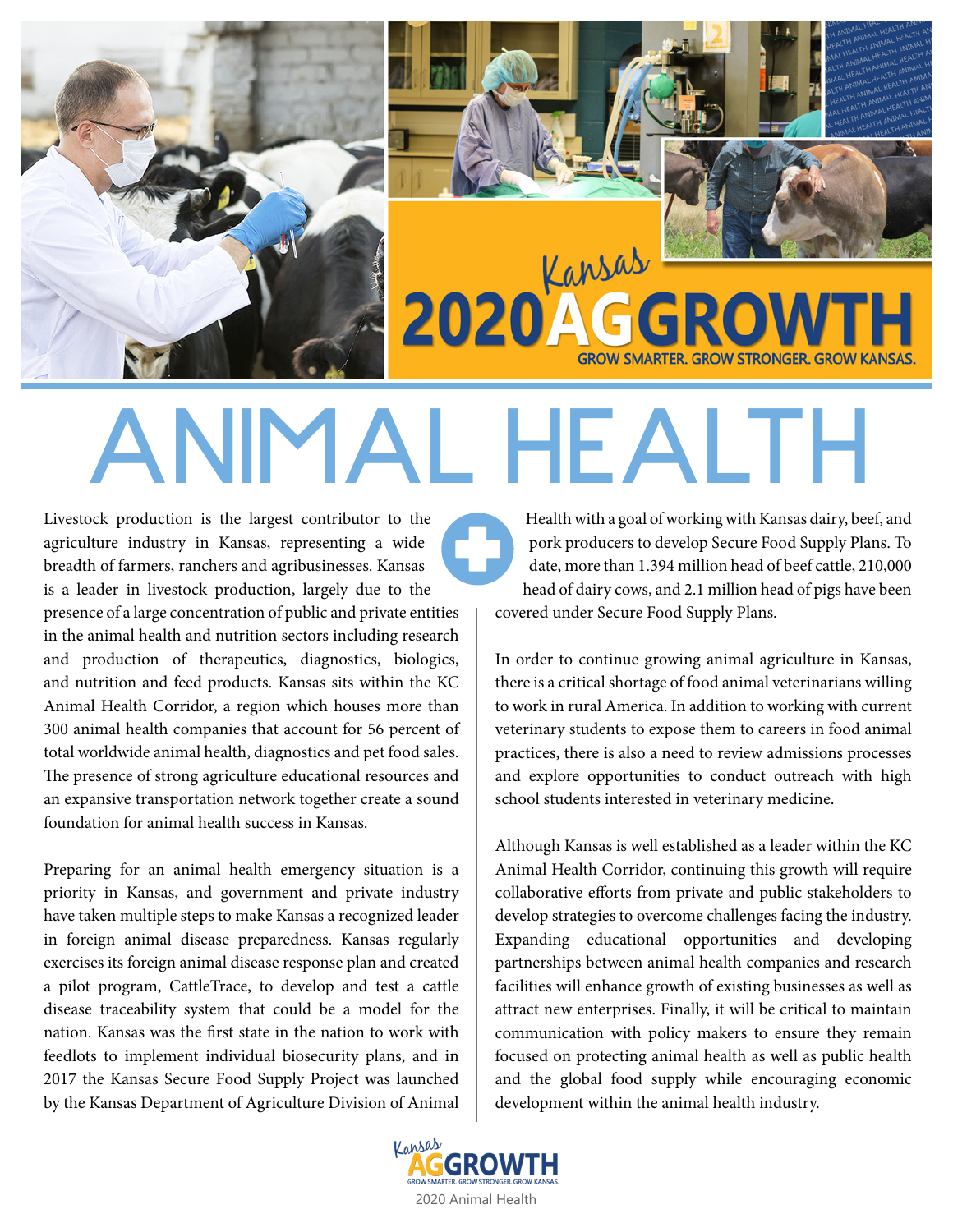# STATUS

Livestock production is the largest contributor to the agriculture industry in Kansas, representing a wide breadth of farmers, ranchers and agribusinesses. Kansas is a leader in livestock production, largely due to the presence of a large concentration of public and private entities in the animal health and nutrition sectors including research and production of therapeutics, diagnostics, biologics, and nutrition and feed products. Kansas is located within the KC Animal Health Corridor, which is home to more than 300 animal health companies that account for 56 percent of total worldwide animal health, diagnostics and pet food sales. According to the Biotechnology Industry Organization (BIO), the Kansas bioscience industry employs more than 14,700 people across approximately 884 establishments, with a heavy concentration of agricultural feedstock and chemicals, and in research, testing and medical labs.

Kansas was also selected to be home for the National Bio and Agro-Defense Facility (NBAF), a state-of-the-art biocontainment laboratory for the study of diseases that threaten both America's animal agricultural industry and public health. NBAF, which is being constructed adjacent to K-State's campus in Manhattan and will be fully operational in 2022 or 2023, will strengthen the nation's ability to conduct research, develop vaccines, diagnose emerging diseases and train veterinarians. The decision to locate NBAF in Kansas is further confirmation that Kansas not only has a strong foundation and presence in the current animal health and bioscience sectors, but that the state's prominence in this critical sector of animal and human health will continue into the future.

The construction of NBAF in Manhattan combined with the existing concentration of animal health entities in the Corridor and the proximity to research farms and livestock at K-State present an opportunity for Kansas to be a leader in the development of animal health products necessary to raise healthy livestock and protect the food supply in the United States and around the globe.

There continues to be a shortage in the number of food veterinarians willing to practice in rural communities. In order to grow and expand animal agriculture in Kansas and across the nation, it is imperative that there is a sufficient number of large- and mixed-practice veterinarians who are willing to serve in rural locations in proximity to industry. According to USDA in 2010, the most recent year for which statistics are available, about 15 percent of veterinarians practiced on food animals or in mixedanimal practices while two-thirds were practicing exclusively on companion animals. In addition to working with current veterinary students to expose them to careers in food animal practices, there is also a need to review admissions procedures and explore opportunities to conduct outreach with high school students interested in veterinary medicine. The foundation of a prosperous industry today and into the future is a healthy herd. In Kansas, government and private industry work closely together to advance foreign animal disease preparedness, in an effort to be the best prepared state in the nation with regard to animal health emergencies. In addition to annual, multi-day, fully-functional foreign animal disease exercises, Kansas is also a national leader in the implementation of Secure Food Supply Plans on dairy, beef and pork operations across the state. To date, more than 1.394 million head of beef cattle, 210,000 head of dairy cows, and 2.1 million head of pigs have been covered under Secure Food Supply Plans. In June 2018, CattleTrace was launched in Kansas as a pilot project with a goal of developing and testing a purpose-built infrastructure for disease traceability purposes.

# **OPPORTUNITIES**

In order to develop a strategic growth plan for the animal health sector, it is important to understand the areas where Kansas has a comparative advantage and the best opportunities for growth or expansion.

| Factor                         | <b>Implications for Growth and Development Opportunities</b>                                                                                                                                                                                                                                                                                                                     |
|--------------------------------|----------------------------------------------------------------------------------------------------------------------------------------------------------------------------------------------------------------------------------------------------------------------------------------------------------------------------------------------------------------------------------|
| <b>Business</b><br>Development | The state of Kansas offers a variety of incentive programs for qualified companies involved in bio-<br>science in addition to the many local economic development programs throughout the state. These<br>incentives, which may be subject to approval by the Kansas Department of Commerce, range from<br>specific tax exemptions and credits to workforce assistance and more. |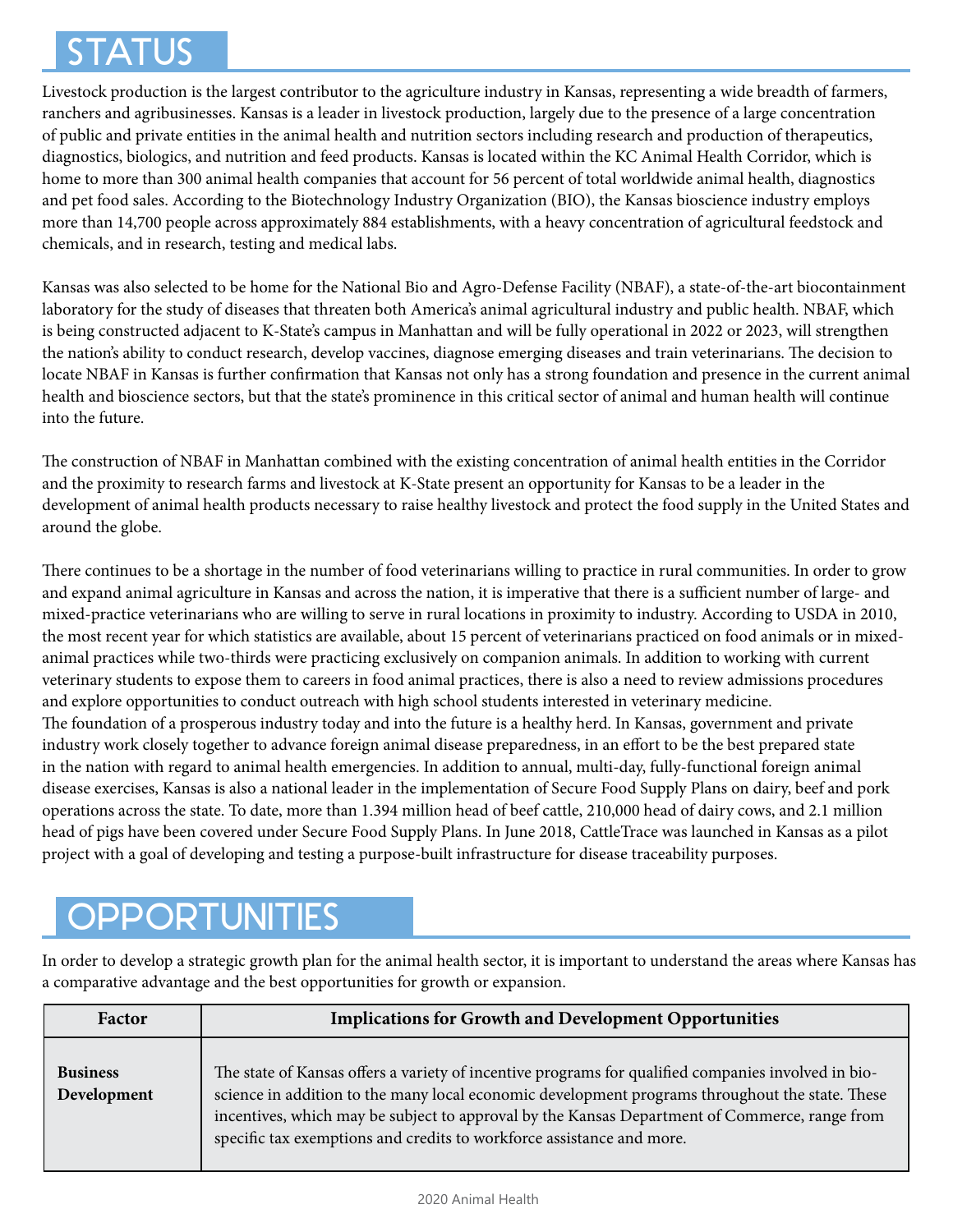| Factor                        | <b>Implications for Growth and Development Opportunities</b>                                                                                                                                                                                                                                                                                                                                                                                                                          |
|-------------------------------|---------------------------------------------------------------------------------------------------------------------------------------------------------------------------------------------------------------------------------------------------------------------------------------------------------------------------------------------------------------------------------------------------------------------------------------------------------------------------------------|
| Critical<br>Infrastructure    | Whether by highway, rail or air, Kansas offers excellent transportation and marketing advantages.<br>Kansas' strategic location, at the convergence of I-35 and I-70, places it at the crossroads of America.<br>Our central location and excellent transportation network with access to interstate rail, trucking and<br>air corridors put businesses within next-day freight service of 70 percent of the United States.                                                           |
|                               | <b>Highways</b><br>Kansas ranks sixth for quality and access to transportation, and third nationally in total road mileage<br>with more than 140,000 total road and street miles and more than 10,000 highway miles.                                                                                                                                                                                                                                                                  |
|                               | <b>Rail Service</b><br>Kansas ranks in the top 10 in the U.S. in railroad mileage with more than 4,800 miles of track.                                                                                                                                                                                                                                                                                                                                                                |
|                               | <b>Air Service</b><br>According to the Kanas Department of Commerce, Kansas has 137 public use airports that offer<br>convenient access to our communities, and direct routes to all national air service hubs. Within<br>Kansas, passenger service is offered at eight commercial airports. Wichita Dwight D. Eisenhower<br>National Airport (ICT) is the only airport that handles substantial freight movements.                                                                   |
| Education<br><b>Resources</b> | The College of Veterinary Medicine at Kansas State University is ranked among the nation's top<br>veterinary medicine schools. In addition, the College of Agriculture's Department of Animal Science<br>and Industry is one of the largest in the country. The department maintains research facilities for<br>beef cattle, dairy cattle, swine, poultry, horses and sheep which are located in close proximity to<br>campus.                                                        |
|                               | The University of Kansas offers degrees in bioscience-related fields. Fort Hays State University offers<br>majors in animal science and pre-veterinary medicine. Wichita State University and Emporia State<br>University offer a pre-veterinary medicine degree. In addition, 39 of the state's colleges, community<br>colleges and technical schools offer degree or certificate programs in animal science, agriculture pre-<br>veterinary medicine or a bioscience-related field. |

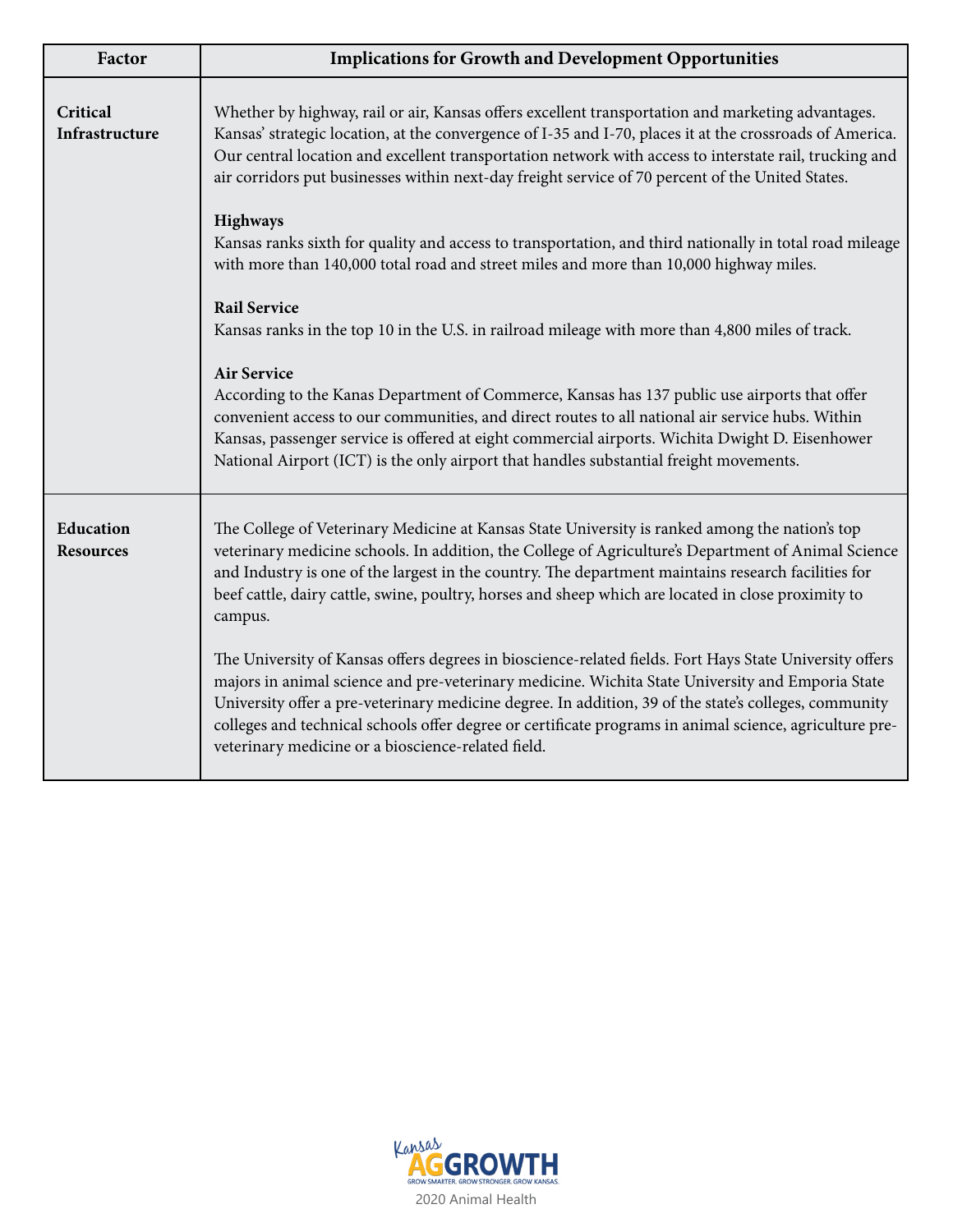| Factor                                          | <b>Implications for Growth and Development Opportunities</b>                                                                                                                                                                                                                                                                                                                                                                                                                                                                                                                                                                                                                                                                                                                                                                                                                             |
|-------------------------------------------------|------------------------------------------------------------------------------------------------------------------------------------------------------------------------------------------------------------------------------------------------------------------------------------------------------------------------------------------------------------------------------------------------------------------------------------------------------------------------------------------------------------------------------------------------------------------------------------------------------------------------------------------------------------------------------------------------------------------------------------------------------------------------------------------------------------------------------------------------------------------------------------------|
| Established<br><b>Animal Health</b><br>Industry | Kansas is located within the KC Animal Health Corridor, the world's largest concentration of animal<br>health companies. The combination of private companies, veterinary schools and other animal<br>health related fields of study, research facilities, technical training programs, and transportation<br>capabilities make the Kansas City region an attractive location for animal health businesses - from<br>initial start-ups to relocations or expansions.                                                                                                                                                                                                                                                                                                                                                                                                                     |
|                                                 | Discovery of new technologies, including therapeutics, diagnostics, biologics, and nutrition and feed<br>products, requires funding for research and development and more, and is significant to a thriving<br>animal health sector. The Kansas State University Institute for Commercialization (KSU-IC) is<br>dedicated to the start-up and expansion of technology-based, high-growth enterprises and enabling<br>the commercialization of university and underutilized corporate intellectual property.                                                                                                                                                                                                                                                                                                                                                                              |
|                                                 | Key communities and regions within the Corridor have also taken proactive steps to recruit<br>and support animal health and high-tech enterprises to the region. Knowledge Based Economic<br>Development is an economic development partnership between K-State, Manhattan Area Chamber<br>of Commerce, North Central Kansas Community Network, KSU-IC, KSU Foundation, KSU<br>Research Foundation and the City of Manhattan that works to recruit and support knowledge-based<br>companies, including animal health and bioscience companies, to the Manhattan region. In addition,<br>the Bioscience & Technology Business Center, a partnership of the City of Lawrence, Douglas<br>County, Kansas Department of Commerce, University of Kansas and the Lawrence Chamber of<br>Commerce, provides support to grow the bioscience and technology industries in northeastern<br>Kansas. |

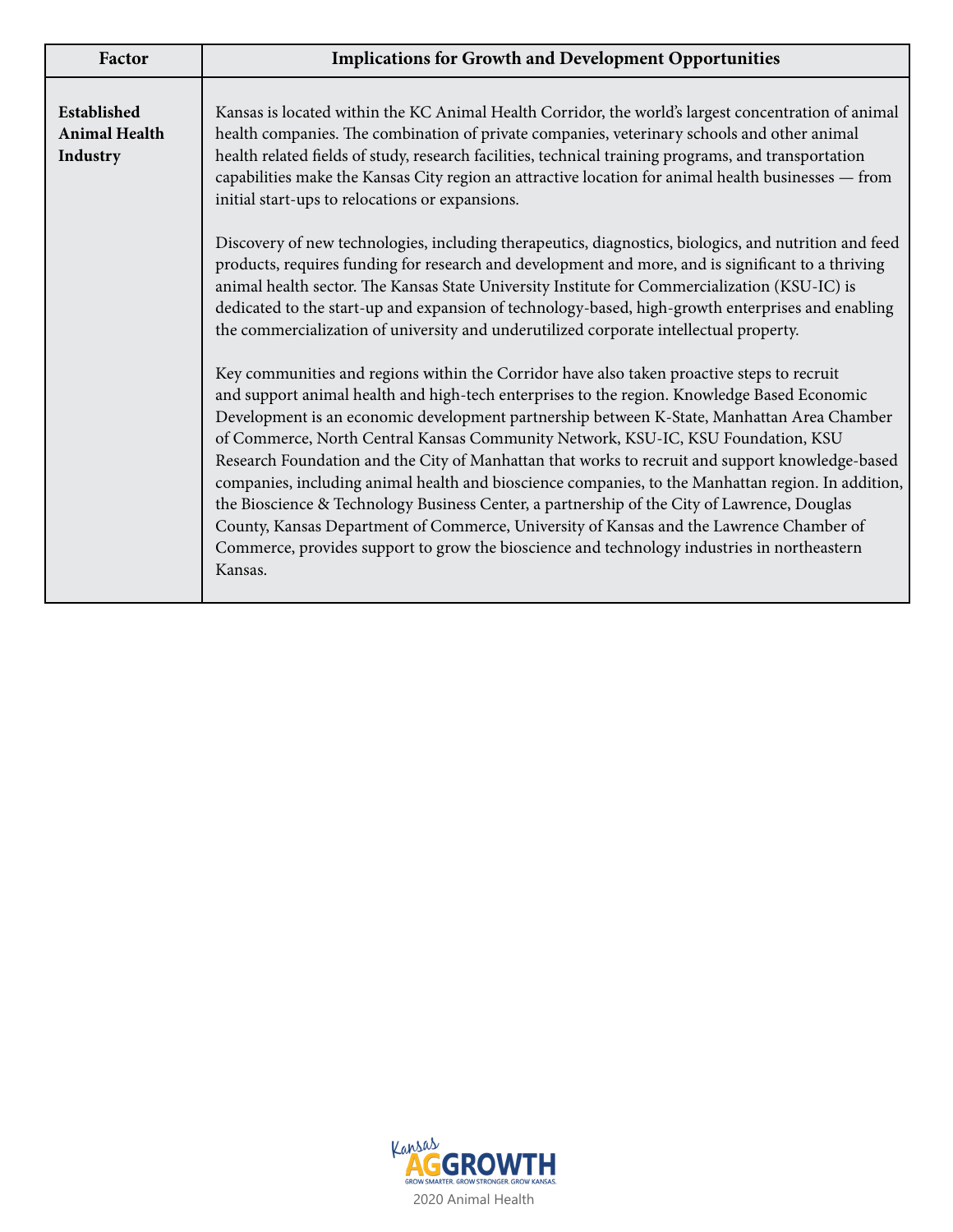| Factor                                  | <b>Implications for Growth and Development Opportunities</b>                                                                                                                                                                                                                                                                                                                                                                                                                                                                                                                                                                                                                                                                |
|-----------------------------------------|-----------------------------------------------------------------------------------------------------------------------------------------------------------------------------------------------------------------------------------------------------------------------------------------------------------------------------------------------------------------------------------------------------------------------------------------------------------------------------------------------------------------------------------------------------------------------------------------------------------------------------------------------------------------------------------------------------------------------------|
| Established<br>Research<br>Capabilities | After a three-year selection process, Kansas was selected among 29 applications and 34 potential sites<br>around the United States to be home to NBAF, a biocontainment laboratory facility that will provide<br>state-of-the-art infrastructure for developing vaccines, performing diagnostics, and developing<br>countermeasures against large animal foreign animal diseases and zoonotic diseases. NBAF will<br>include a biosafety level-4 laboratory and will replace the aging Plum Island Animal Disease Center<br>in New York. NBAF is expected to be operational by 2022 or 2023.                                                                                                                                |
|                                         | In addition to NBAF, the Biosecurity Research Institute (BRI) is also located on K-State's campus.<br>The BRI is a BSL-3, ABSL-3 and BSL3-Ag facility. It is also a biocontainment research and education<br>facility that supports "comprehensive farm-to-fork infectious disease research programs that address<br>threats to plant, animal and human health." The facility includes 113,000 square feet of lab, education<br>and administrative space. As of spring 2016, the BRI is operating at full utilization with research<br>capabilities for zoonotic diseases, animal-only pathogens and microbes involved in plant diseases.                                                                                   |
|                                         | K-State is also home to the Beef Cattle Institute, the Center for Excellence for Emerging and<br>Zoonotic Animal Diseases, the Center of Excellence for Vector-Borne Diseases, the Center for<br>Epithelial Research, the Arthropod-Borne Animal Diseases Research Unit, the Center for Grain<br>and Animal Health Research, the Center for Outcomes Research and Education, Epidemiology and<br>Population Health, the Institute for Computational Comparative Medicine, the Midwest Institute<br>for Comparative Stem Cell Biology, the Nanotechnology Innovation Center of Kansas State, and the<br>U.S.-China Center for Animal Health.                                                                                 |
|                                         | With approximately half of the animal health and bioscience companies in the KC Animal Health<br>Corridor with locations in Kansas, there is also a strong private sector research presence. In addition,<br>private research-based enterprises are located in Kansas that partner with animal health companies<br>to conduct research projects and trials on specific animal health products.                                                                                                                                                                                                                                                                                                                              |
| Leader in<br>Livestock<br>Production    | The beef cattle sector has been and continues to be the single largest sector in the Kansas agricul-<br>ture industry, with cattle and calves generating \$8.29 billion in cash receipts in 2018, which account<br>for more than 50 percent of Kansas agricultural cash receipts that year. Kansas has the third largest<br>number of cattle on ranches and feedyards in the U.S., numbering 6.35 million on Jan. 1, 2019. Kan-<br>sas is also home to 161,000 dairy cows, and is ranked 10th in the nation in hog and pig inventory,<br>12th in the nation in meat goat inventory and 22nd in the nation in sheep inventory. Kansas is also<br>home to innovative and high value egg laying and poultry genetic companies. |
|                                         | The state is recognized for its strength in meat processing, ranking third nationally in red meat<br>production with production capacity of nearly 5.7 billion pounds annually. There is also a growing<br>presence of dairy processing facilities throughout the state, including a new facility in Garden City,<br>Kansas, which began service in fall 2017.                                                                                                                                                                                                                                                                                                                                                              |

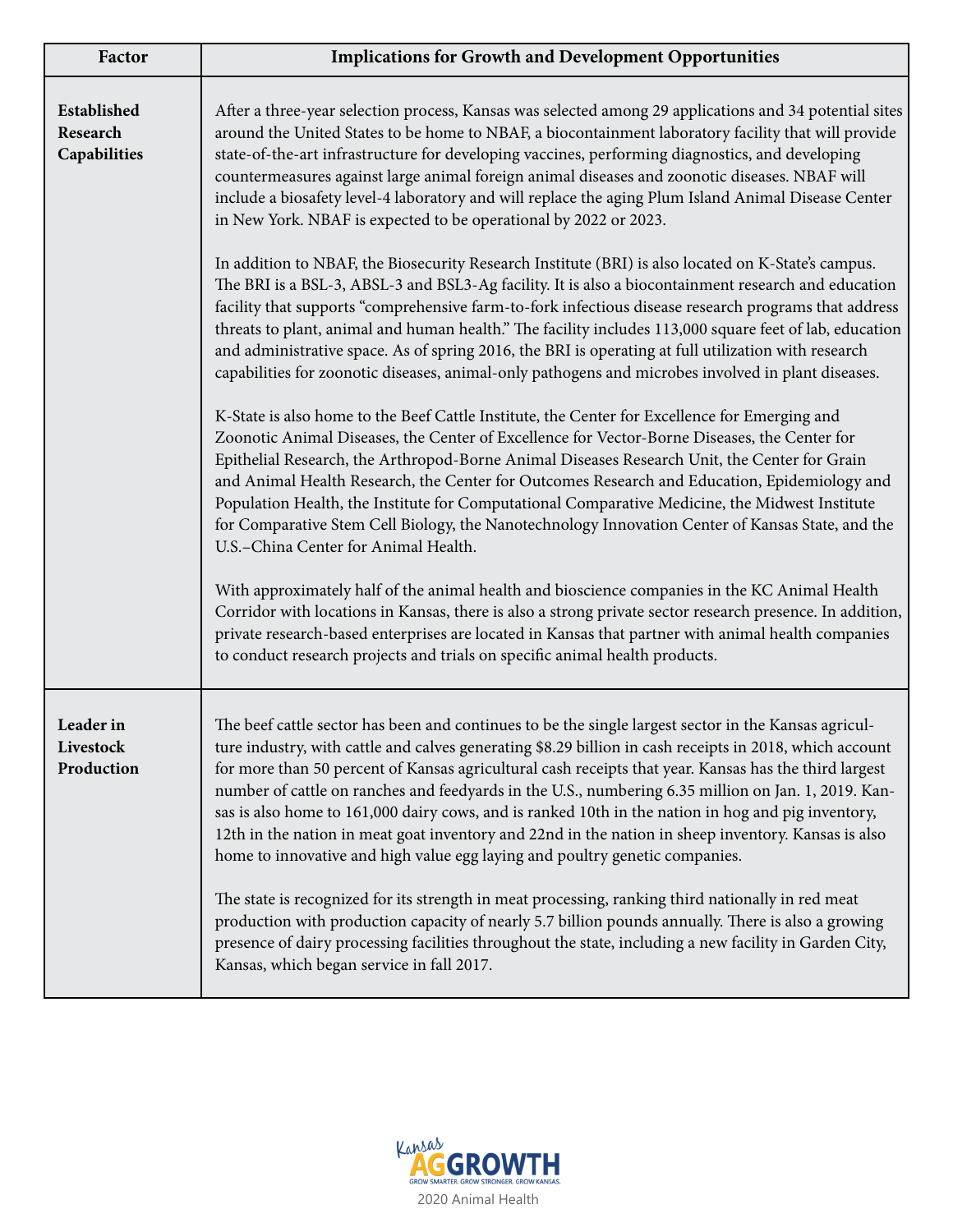| Factor                        | <b>Implications for Growth and Development Opportunities</b>                                                                                                                                                                                                                                                                                                                                                                                                                                                                                                                                                                                                                                                                                                                           |
|-------------------------------|----------------------------------------------------------------------------------------------------------------------------------------------------------------------------------------------------------------------------------------------------------------------------------------------------------------------------------------------------------------------------------------------------------------------------------------------------------------------------------------------------------------------------------------------------------------------------------------------------------------------------------------------------------------------------------------------------------------------------------------------------------------------------------------|
| Policy<br>Environment         | At the federal level, Kansas is fortunate to have elected members of Congress who strongly support<br>the animal health industry. The Kansas congressional delegation will play an important role in<br>influencing positive changes related to federal regulations or legislation, and will be supportive of<br>efforts to expand the animal health sector. Close collaboration with USDA on animal health issues,<br>including traceability and foreign animal disease preparedness, also contribute to opportunities to<br>enhance the animal health sector.<br>There also exists a strong commitment among state leaders to support and provide an environment<br>that encourages growth in the animal health sector.                                                              |
| Traceability                  | In response to calls to action from cattle producers in Kansas, a public-private partnership that<br>includes the Kansas Livestock Association, KDA, K-State and private industry formed in early 2018<br>to explore opportunities to move the industry forward on the topic of traceability. In June 2018,<br>CattleTrace was launched as a pilot project with a goal of developing and testing a purpose-built<br>infrastructure for disease traceability purposes. The launch of CattleTrace, now U.S. CattleTrace, has<br>established Kansas as a leader on the topic of traceability and provides an opportunity for the Kansas<br>beef industry to be a driver in the development of a disease traceability infrastructure that could be<br>expanded to a national-level system. |
| Qualified<br><b>Workforce</b> | The animal health industry is known for creating high-wage, family-sustaining jobs. In 2014, the<br>average annual bioscience wage was \$68,059, compared to \$44,768 as the average Kansas wage.<br>These jobs often require college-level education and, potentially, specific training.<br>In Kansas there are more than 15,000 individuals employed in 884 bioscience-related firms.                                                                                                                                                                                                                                                                                                                                                                                               |

# **CHALLENGES**

Identifying challenges, ranging from policy-related barriers to consumer perception of animal health products and their uses, and developing solutions will be key to future growth in the animal health sector in Kansas.

| Challenge              | <b>Details of Challenge</b>                                                                                                                                                                                                                                                                                                                                                                                                                                                                                                                                                                                                           |
|------------------------|---------------------------------------------------------------------------------------------------------------------------------------------------------------------------------------------------------------------------------------------------------------------------------------------------------------------------------------------------------------------------------------------------------------------------------------------------------------------------------------------------------------------------------------------------------------------------------------------------------------------------------------|
| Consumer<br>Perception | The foundation of a safe food supply is healthy animals, but some individuals and organizations<br>provide misleading, and oftentimes non-science-based, information regarding tools and technologies<br>used to prevent and treat animal diseases. Terms like organic, natural, antibiotic-free and hormone-<br>free are often used to imply food safety and quality claims that are scientifically unfounded and are<br>misleading to consumers. This presents a tremendous challenge to the ability of farmers and ranchers<br>to safely and judiciously use animal health technologies in their efforts to raise healthy animals. |

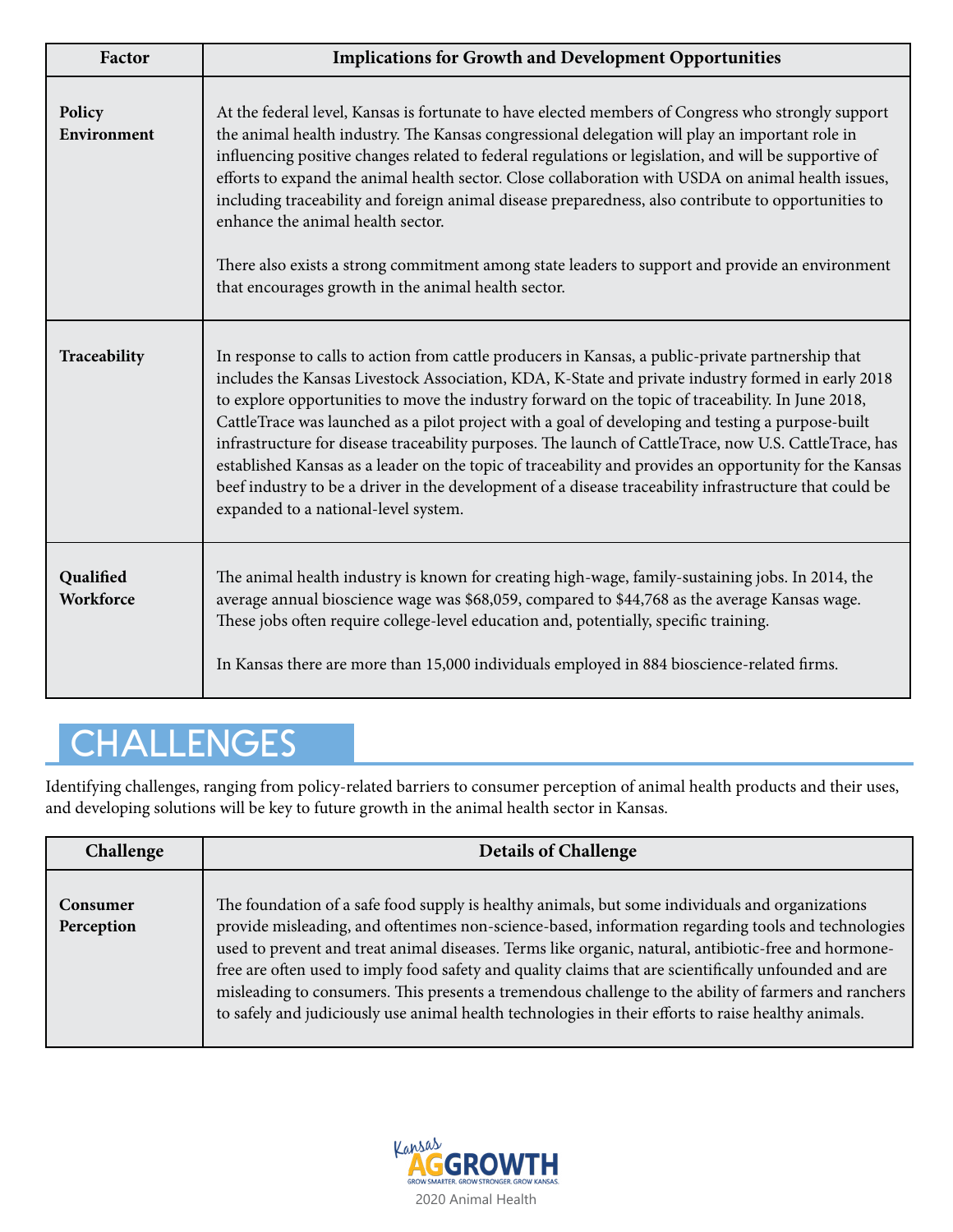| Challenge                                          | <b>Details of Challenge</b>                                                                                                                                                                                                                                                                                                                                                                                                                                                                                                                                                                                                                                                                            |
|----------------------------------------------------|--------------------------------------------------------------------------------------------------------------------------------------------------------------------------------------------------------------------------------------------------------------------------------------------------------------------------------------------------------------------------------------------------------------------------------------------------------------------------------------------------------------------------------------------------------------------------------------------------------------------------------------------------------------------------------------------------------|
| Communication<br>and Coordination                  | There exists significant potential to grow the animal health industry in Kansas, especially around<br>the construction of NBAF, but there is a need for more organized communication and coordination<br>among industry, academia and government. Similarly, increased transparency about research at<br>NBAF as well as private companies would contribute to improved animal health as a whole.<br>As communication and coordination among partners in this sector develops, there will be significant<br>need to address concerns related to intellectual property in the research and development of animal<br>health products.                                                                    |
| <b>Evolving and</b><br>Emerging<br><b>Diseases</b> | Agriculture is a biological production system, and thus, inherently faces challenges related to the<br>evolution and adaptation of organisms, including pathogens and diseases. Identifying and developing<br>vaccinations against and protocols to address new and emerging diseases will continue to be a<br>challenge for the animal health industry.<br>According to the World Health Organization a large percentage of emerging diseases are zoonotic.<br>Currently, there is not a laboratory in the U.S. that can research and work on zoonotic diseases, and<br>also develop vaccines and countermeasures to those zoonotic diseases, which affect livestock.                                 |
| <b>Growing Global</b><br>Population                | As the global population climbs and is expected to surpass 10 billion within the next 30 years,<br>farmers and ranchers will be faced with the challenge of producing food for nearly 3 billion<br>additional people without using additional land. Further, as incomes increase and the global middle<br>class grows, the demand for animal production will also increase.<br>This presents an enormous challenge to the animal health industry as it will have to develop breeding<br>and genetic improvement technologies, enhanced nutrition and feed products, and pharmaceuticals<br>and vaccines to enable farmers and ranchers to increase production of safe, nutritious protein<br>products. |
| International<br><b>Trade</b>                      | While there are significant opportunities to expand the animal health and bioscience sectors in<br>Kansas and across the United States, there remains increasing competition from around the globe<br>in the research, development and manufacturing of animal health products. In order to remain<br>competitive, there needs to be a strong focus on adequate funding and support for research, a<br>science-based regulatory system, and strong protections for intellectual property, according to<br>Battelle and BIO.                                                                                                                                                                            |

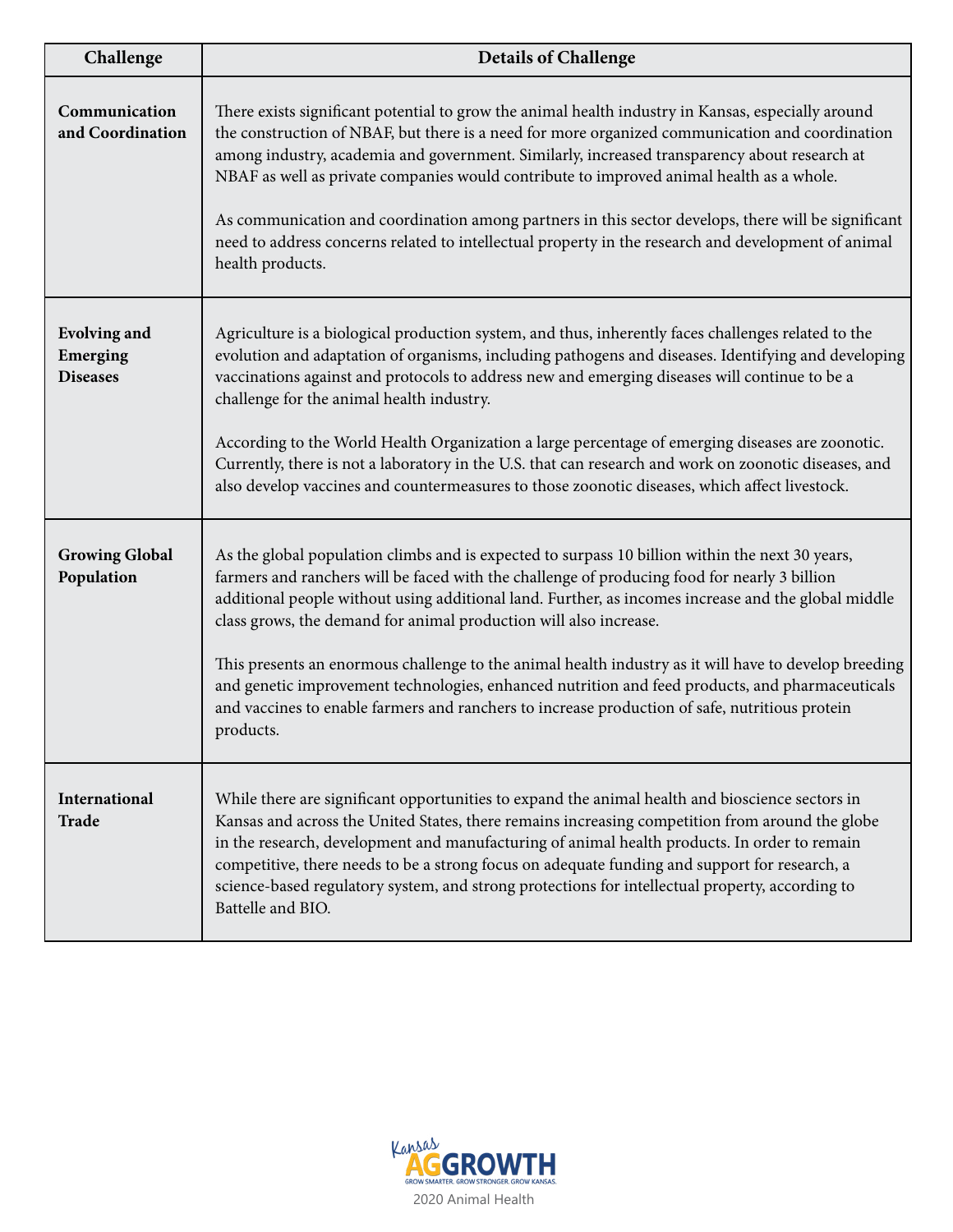| Challenge | <b>Details of Challenge</b>                                                                                                                                                                                                                                                                                                                                                                                                                                                                                                                                                                                                                                                                                                                                                                                                                                                                                                                                                                                                                                                                                                                                      |
|-----------|------------------------------------------------------------------------------------------------------------------------------------------------------------------------------------------------------------------------------------------------------------------------------------------------------------------------------------------------------------------------------------------------------------------------------------------------------------------------------------------------------------------------------------------------------------------------------------------------------------------------------------------------------------------------------------------------------------------------------------------------------------------------------------------------------------------------------------------------------------------------------------------------------------------------------------------------------------------------------------------------------------------------------------------------------------------------------------------------------------------------------------------------------------------|
| Policy    | Antibiotics are an important tool to prevent, treat and control disease in animals. Multiple federal<br>agencies, including the Centers for Disease Control and Prevention, Food and Drug Administration<br>and USDA along with veterinarians, animal health companies and livestock producers, work<br>together to ensure antibiotics, vaccines and other animal health tools are used safely and judiciously<br>in order to protect human health. Despite efforts to ensure that animal antibiotics do not affect public<br>health, there are some lawmakers and regulators who continue to call for increased scrutiny and<br>regulation on the use of antibiotics in food-producing animals.                                                                                                                                                                                                                                                                                                                                                                                                                                                                 |
|           | The FDA Center for Veterinary Medicine in fall 2018 released strategic goals for 2019-2023.<br>Specifically, CVM identified goals to (1) align antimicrobial drug product use with the principles<br>of antimicrobial stewardship; (2) foster antimicrobial stewardship in veterinary settings; and (3)<br>enhance monitoring of antimicrobial resistance and use in animals in order to further preserve<br>antimicrobial drugs to ensure human and animal health. It will be important for the livestock<br>industry, state government, and veterinary practitioners to engage with CVM as these goals are<br>further developed.                                                                                                                                                                                                                                                                                                                                                                                                                                                                                                                               |
|           | Animal disease preparedness and response is a top priority in Kansas and was an important topic<br>in the development of the 2018 Farm Bill. The final bill included the development of a National<br>Animal Disease Preparedness, Response and Recovery Program that includes a competitive grant<br>program for preparedness, planning and response capabilities and biosecurity improvements,<br>among other things. There has also been significant discussion about the development of a National<br>Animal Vaccine and Veterinary Countermeasure Bank. The use of vaccine is an important tool in an<br>effective response plan, but a comprehensive response plan must also include components related to<br>surveillance, biosecurity (including Secure Food Supply Plans), trained personnel (including Foreign<br>Animal Disease Diagnosticians), enhanced traceability, logistics, and indemnity plans, as well as<br>more rapid diagnostics support and capabilities. Policy discussions about foreign animal disease are<br>critical to the livestock industry, and Kansas will continue to play an important leading role in these<br>discussions. |
|           | Elected officials and regulators will continue to have considerable influence over the ability to use<br>animal health products, and there will continue to be challenges when politics and non-science-<br>based agendas are the basis for statutory or regulatory changes rather than sound science. Further<br>there seems to be a lack of understanding of the role NBAF will have in the safety and security of<br>animal health, human health and the global food supply.                                                                                                                                                                                                                                                                                                                                                                                                                                                                                                                                                                                                                                                                                  |

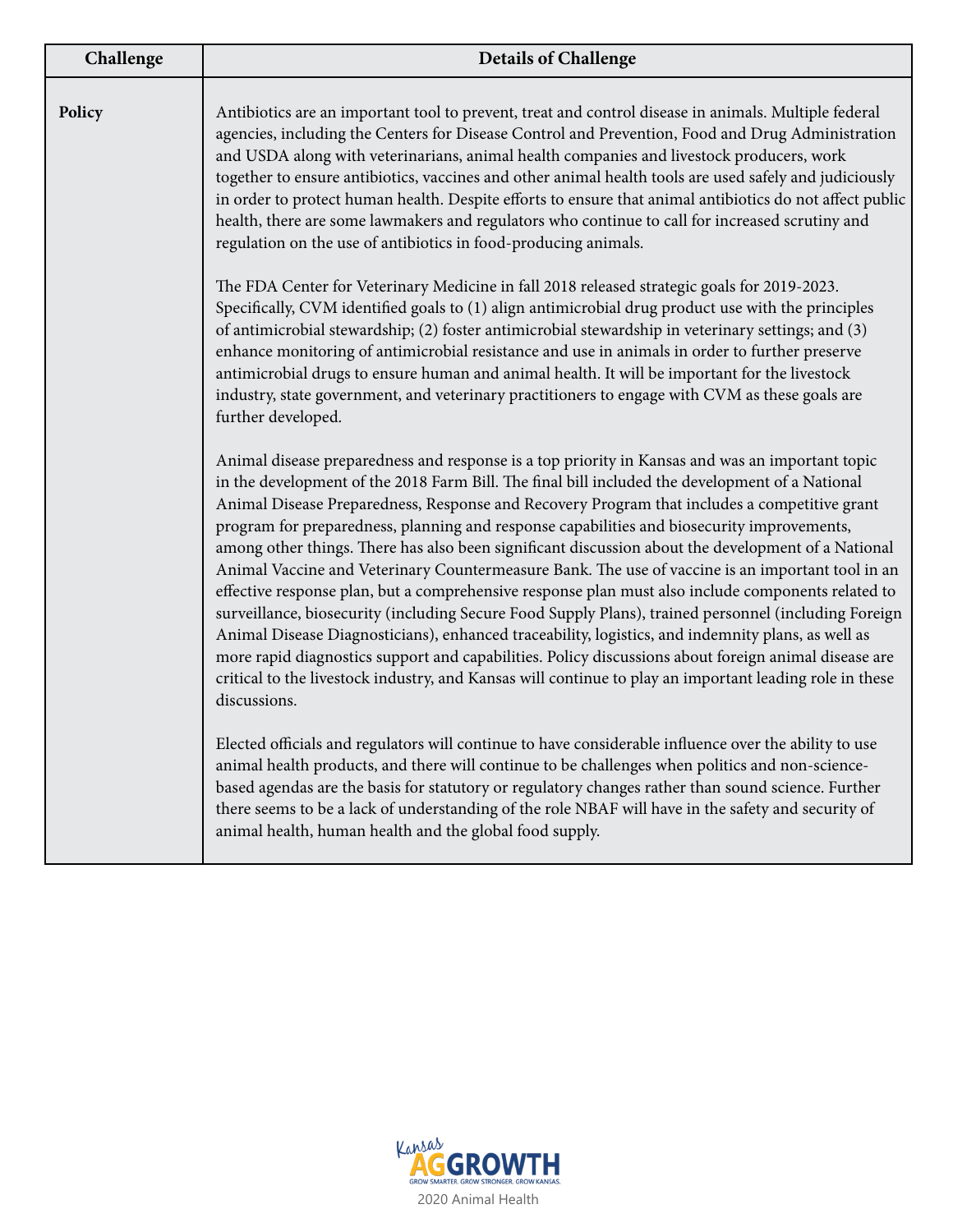| Challenge                | <b>Details of Challenge</b>                                                                                                                                                                                                                                                                                                                                                                                                                                                                                                                                                                                                                                                                                                                                                                                                                                                                                                                                                                                                                                                                                                                                                                                                                                                                                                                                                                            |
|--------------------------|--------------------------------------------------------------------------------------------------------------------------------------------------------------------------------------------------------------------------------------------------------------------------------------------------------------------------------------------------------------------------------------------------------------------------------------------------------------------------------------------------------------------------------------------------------------------------------------------------------------------------------------------------------------------------------------------------------------------------------------------------------------------------------------------------------------------------------------------------------------------------------------------------------------------------------------------------------------------------------------------------------------------------------------------------------------------------------------------------------------------------------------------------------------------------------------------------------------------------------------------------------------------------------------------------------------------------------------------------------------------------------------------------------|
| Workforce<br>Development | In order to grow and expand animal agriculture in Kansas and across the nation, it is imperative<br>that there is a sufficient number of food animal veterinarians who are willing to serve in rural<br>locations in proximity to industry. While the shortage of food animal veterinarians willing to work<br>in rural communities is not unique to Kansas, leaders across the agriculture industry in the state<br>have highlighted this issue as a top priority. Issues related to recruitment and placement programs<br>including loan repayment and scholarship programs, admissions policies at the Kansas State<br>University College of Veterinary Medicine, career exposure opportunities that include undergraduate<br>and high school students, engagement with current food animal practitioners, and more need to be<br>considered in addressing this challenge.<br>Growth in the animal health industry will require a skilled workforce, which continues to be a<br>significant challenge throughout the entire agricultural industry. Not only will growth in the animal<br>health and bioscience sectors require a highly skilled and specialized workforce to meet high-tech<br>positions in federal, university and private laboratories, but there will also be a significant need for<br>workforce to maintain those labs, participate in and conduct research projects and more. |

# **SUCCESSES**

Key successes in the animal health industry:

- Kansas is a national leader in the development of Secure Food Supply Plans for cattle feeding and dairy operations. As of February 2019, 14 Kansas dairies, 40 feed yards, 38 sow farms/nurseries, and 140 sow finishers have completed or are in the process of developing site-specific biosecurity plans. This represents approximately 1.4 million head of beef cattle, 210,000 head of dairy cattle, and more than 2.1 million head of swine. More are in progress.
- The Kansas Agriculture Emergency Response Corps was launched in 2017 with a goal to recruit and train Kansas citizens who have skills that will be important in an agricultural emergency response, ranging from ag finance and communications to community liaisons and more. Approximately 70 members have applied and received training.
- In order to help ensure a sufficient supply of food animal veterinarians in rural communities, the Kansas Veterinary Medical Association, the Veterinary Training Program for Rural Kansas (VTPRK), and the United States Congress are being proactive and innovative in recruitment and development of food animal veterinarians.
- A collaborative partnership that includes the Kansas Livestock Association, Kansas Department of Agriculture, and K-State individual producers came together to conduct a pilot project aimed at developing and testing a purpose-built infrastructure capable of tracing cattle movement through the supply chain for disease traceability purposes. CattleTrace will collect movement data on at least 55,000 cattle and will help inform and guide the development of enhanced disease traceability systems for the entire U.S.
- Kansas conducts an annual functional exercise to practice the state's ability to respond to a foreign animal disease. The exercise regularly has more than 250 participants, including local, state, federal public agencies as well as private businesses in various animal agriculture sectors.

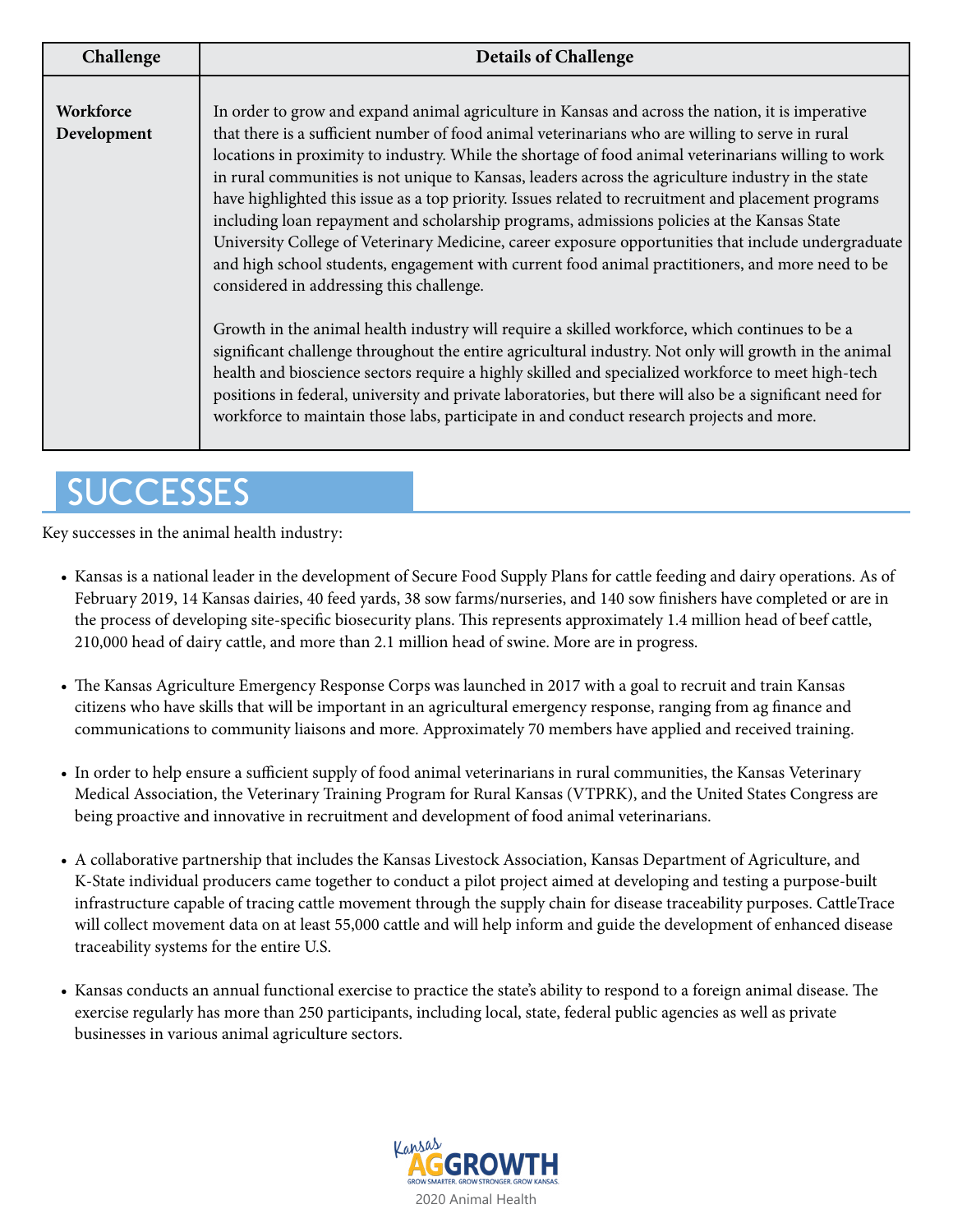# Animal Health GROWTH OBJECTIVE:

Solidify Kansas as the global center for animal health research and development, academics and extension by enabling growth in private sector enterprises, encouraging enhanced partnership and collaboration between public and private partners, and enhancing educational opportunities to prepare animal health and production professionals to serve the Kansas livestock industry.

# OUTCOMES & ACTION ITEMS

Leaders from throughout the Kansas animal health industry will continue to collaborate in the development and implementation of a long-term strategic growth strategy with input and discussion among key partners. Industry-identified desired growth outcomes, initially developed in 2016 and expanded to include action items, will be implemented by industry and key partners and updated annually at the Kansas Governor's Summit on Agricultural Growth. Following are the proposed action items to continue building on the achievement of the animal health sector desired outcomes.

## High Priority Outcomes

**Sufficient supply of veterinarians with long-term interest in serving rural Kansas, and expanded Veterinary Training Program for Rural Kansas to incentivize more veterinary students to pursue careers in large or mixed-animal practices in rural areas throughout Kansas.**

**ACTION ITEMS:**

**•** Establish a Kansas Rural Veterinary Task Force that will be challenged to review issues and make recommendations to Kansas State University, the Kansas Governor, congressional and legislative leaders, and state and federal agencies related to recruitment and placement programs. Issues could include loan repayment and scholarship programs, admissions policies at the KSU College of Veterinary Medicine, career exposure opportunities that include undergraduate and high school students, engagement with current food animal practitioners, and more.

## **A livestock industry that is prepared to respond to an animal disease event. The development and adoption of robust biosecurity plans are critical factors in emergency preparedness.**

**ACTION ITEMS:**

- **•** Continue to lead and advance the Kansas Secure Food Supply project through assistance to Kansas dairies, feedlots, and swine operations to adopt foreign animal disease preparedness plans with a goal to have 90 percent of the industry with a biosecurity plan in place in 10 years.
- Continue recruitment and training opportunities for the Kansas Agriculture Emergency Response Corps.
- Conduct multi-day functional exercise in December annually, to practice the state's ability to respond to a foreign animal disease.
- Continue to meet with federal leaders, including the USDA Under Secretaries for Food Safety and Marketing and Regulatory Programs, regarding foreign animal disease response and challenges with the state–federal relationship during a response.
- Continue to meet with state leaders from the region on FAD preparedness to improve understanding of each state's plans and coordination of response efforts.
- Meet with consulting industry, including veterinarians and nutritionists, etc., to determine how they will function in a foreign animal disease response. Provide information and training opportunities for consulting industry through the Kansas Agricultural Emergency Response Corps.
- Teach a college-level class regarding foreign animal disease outbreaks and biosecurity plans for students at K-State.
- Host foreign animal disease awareness forums or community meetings to foster increased awareness about how a FAD outbreak would affect a community at large.
- Coordinate with industry organizations to conduct at least five tabletop exercises and other training opportunities per year, for farmers and ranchers to better understand how a FAD response would be carried out and to increase their on farm preparedness.

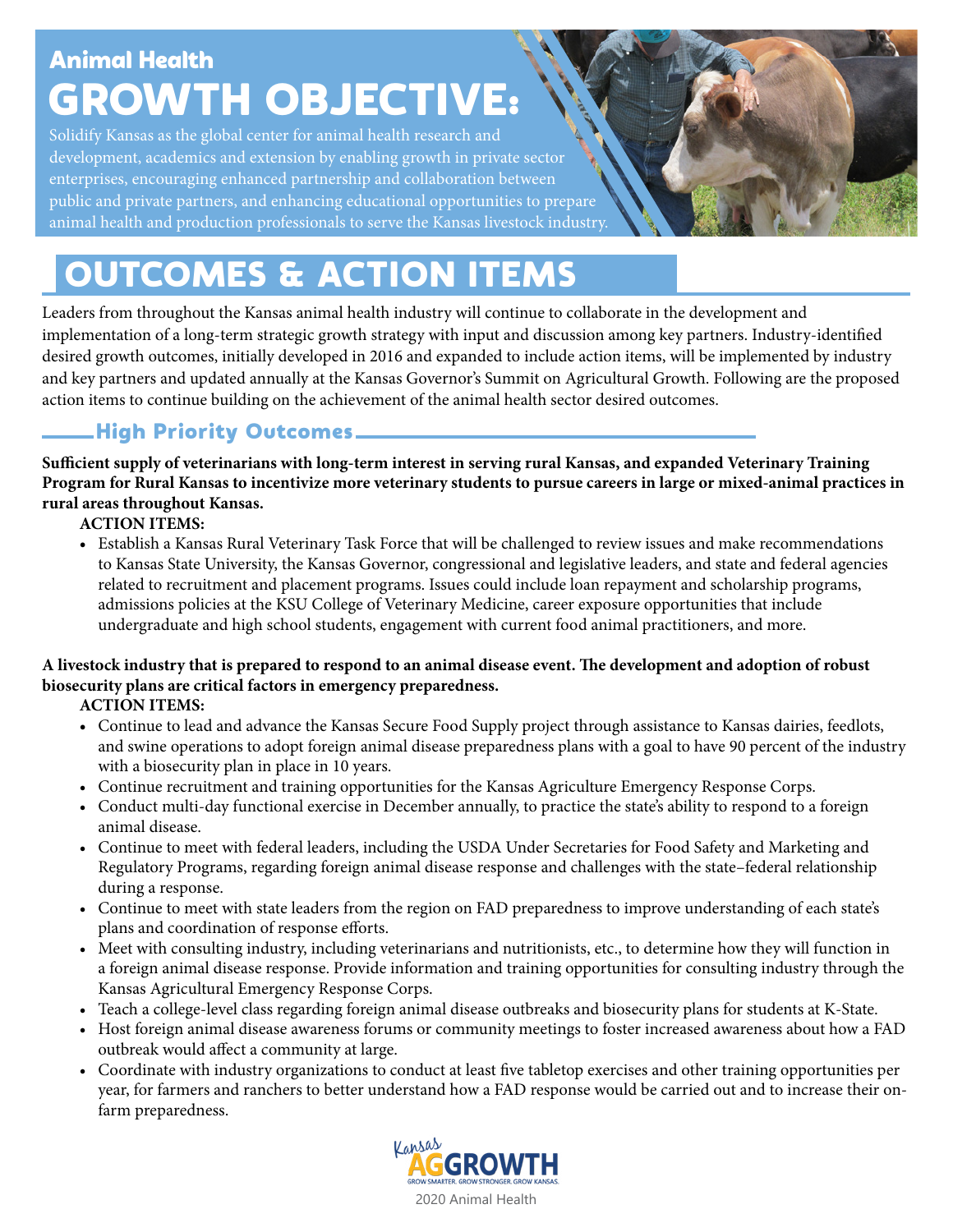**Market- and industry-driven traceability system to provide critical tools to manage a disease outbreak, enhance consumer confidence and trust in Kansas livestock, protect food safety, and provide opportunities to access export markets.**

## **ACTION ITEMS:**

- **•** Implement the CattleTrace pilot project in accordance with the established primary objectives, including: o Develop a purpose-built infrastructure for an animal disease traceability system.
	- o Evaluate the efficiency and capabilities of the animal disease traceability system and infrastructure.
	- o Determine the value of an animal disease traceability system throughout the supply chain.
- Utilize traditional media, social media, www.CattleTrace.org, and a monthly e-newsletter to provide regular updates and information about the pilot project to partners and interested stakeholders.
- Based on results of the initial pilot project, determine next steps in the advancement of disease traceability in the beef cattle industry.

**Continued industry-led proactive social and traditional media outreach with consumers, influencers and media about how animals are raised and the technologies utilized to treat, prevent and control animal health issues. ACTION ITEMS:**

- **•** Conduct an Animal Agriculture Media Summit. Convene industry organizations, farmers and ranchers, and subject matter experts to develop media training and outreach to consumers.
- Continue social and traditional media outreach about the use of animal health technologies and tools in livestock production.
- Provide more frequent training for farmers and ranchers about how to engage with consumers.
- Coordinate with livestock industry to identify subject matter experts on technical animal health issues and provide social media training to better equip them to serve as a recognized and trusted spokesperson.

## Medium Priority Outcomes

### **A federal regulatory approval process for animal health products that encourages innovation and is not overly burdensome and unnecessarily lengthy in time.**

**ACTION ITEMS:**

- **•** Collaborate with FDA, USDA, producers and veterinary practitioners in the development and implementation of FDA CVM's strategic goals for 2019-2023 related to the alignment of antimicrobial drug product use with the principles of antimicrobial stewardship; fostering antimicrobial stewardship in veterinary settings, and enhancing the monitoring of antimicrobial resistance and use in animals in order to further preserve antimicrobial drugs to ensure human and animal health.
- Collaborate with industry to identify potential changes to the regulatory approval process and communicate those with congressional delegation, USDA and FDA.

**A strategic economic development plan surrounding NBAF to complement and enhance the research to be conducted at the facility, in a coordinated and collaborative effort between local, regional and state partners and private industry. ACTION ITEMS:**

- Develop education/information to establish initial outreach and recruit enterprises to support NBAF and provide infrastructure for NBAF.
- Work with Kansas Legislature to pass the agribusiness technology and entrepreneurship district legislation.
- Identify financial resources to provide entrepreneurs with access to capital in start-up phase.
- Coordinate with KC Animal Health Corridor to identify companies.
- Develop education/information to establish initial outreach.